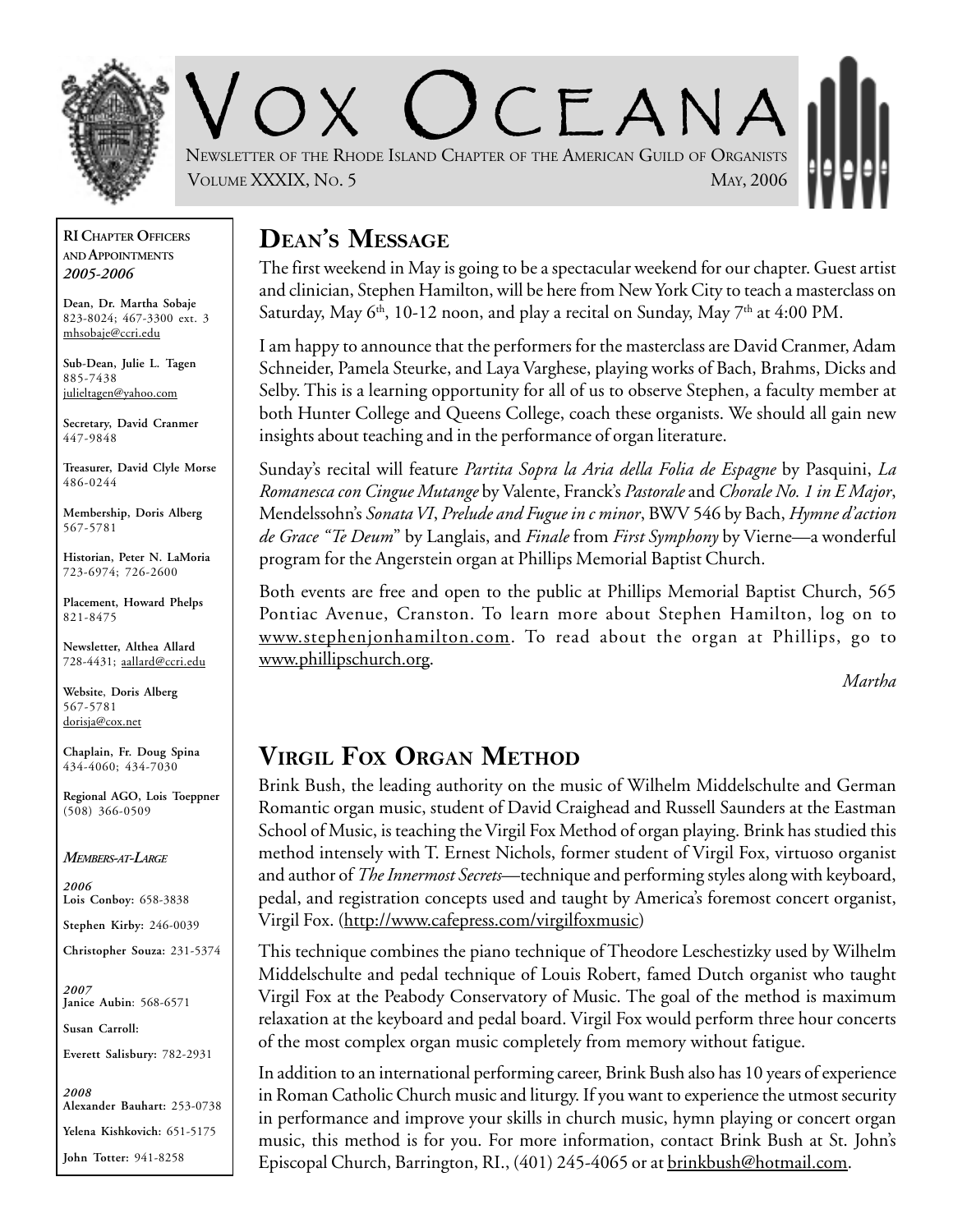# **NOMINATIONS FOR OFFICERS**

AGO RHODE ISLAND CHAPTER 2006-2007

**Dean** Dr. Martha Sobaje **Sub-Dean** Julie Tagen **Secretary** David Cranmer **Treasurer** David Clyle Morse **Executive Committee**

Lois Conboy Brink Bush

*(Look for ballot next month.)*

*Meribeth Bowden*, Nominating Committee

# **FROM THE SUB-DEAN**

#### ANNUAL DINNER

The final event of the year is a catered dinner at St. Michael and Grace Church, 1336 Pawtucket Ave., Rumford, on Monday, June 5. We are thankful to Laura Brion, organist, for her willingness to host the event. Appetizers at 6, dinner at 6:30PM. Election and installation of officers and presentation of the Anna Fiore Smith Award will follow, along with a musical presentation by **The Three Amigos: Brad Logan, Bruce Dearnaly and Rob Walsh**. They have prepared an evening of 50s, 60s and 70s popular music, gospel and humor for your enjoyment. They offer voice and the occasional percussion instrument for original interpretations of familiar tunes.

#### **PLEASE DETACH AND MAIL BY MAY 15:**

CATERED DINNER

Please **mail by May 15** to: Julie Tagen, 30 Huguenot Drive, East Greenwich, RI 02818

Name:

no. attending: \_\_\_\_\_

\_\_\_\_ chicken marsala

\_\_\_\_ baked stuffed sole

\_\_\_\_ baked ziti

The cost of the dinner is \$17 per person. Please make checks payable to RIAGO.

### **EVENTS**

**Monday, May 1, 8 AM:** Morning Munch at Cinnamon Cafe, Warwick.

#### **Saturday, May 6, 10AM-12 Noon:**

Guest artist **Stephen Hamilton** teaches a masterclass at Phillips Memorial Baptist Church, 565 Pontiac Avenue, Cranston. Free and open to the public. (See Dean's message.)

#### **Sunday, May 7, 3 PM:**

Dedicatory Organ Concert: **Geoffrey Greene** playing works by Bach, Buxtehude, Daquin, Handel, and Vierne on the new Ahlborn-Galanti organ at Church of the Immaculate Conception, 111 High Street, Westerly, RI. Free will offering. (401) 596-2130.

#### **Sunday, May 7, 4PM:**

Recital by Guest Artist **Stephen Hamilton** at Phillips Memorial Baptist Church, 565 Pontiac Avenue, Cranston. Free will offering; open to the public. *(See Dean's message and flyer.)*

#### **Saturday, May 13, 7:30 PM:**

*Music at Park Place*, a new concert series at St. Paul's Episcopal Church, Pawtucket, presents **Boston Brass** in concert. This nationally known brass quintet presents an eclectic program of classical music and jazz. \$25 general admission (\$20 advance); \$20 seniors; \$10 students. 50 Park Place, Pawtucket. Tickets, info: 401-72-MUSIC or visit www.musicatparkplace.com.

#### **Thursday, May 18, 7 PM & 7:45 PM:**

"Special" Gallery Night Providence Organ Concert The monthly organ concert series features a special *Kids On Keyboards - Organ!* presentation. This fun and informative event is a wonderful opportunity for people of all ages, but particularly for young people. It is a great field trip for a children's choir or Sunday school class or a time for parents and grandparents to bring children. **David Clyle Morse** and **Koko the gorilla** will be ready to meet and delight everyone. It's free! Mathewson Street United Methodist Church, 134 Mathewson St., Providence. (401) 331-8900.

#### **Friday, June 9, 7:30 PM:**

Newport Baroque Orchestra, **Paul Cienniwa**, director *Bach Cantatas and Vivaldi's Concerto for Two Cellos*; Emmanuel Church 42 Dearborn Street, Newport \$25 preferred seating/\$20 general admission. (401) 855-0687; info@newportbaroque.org